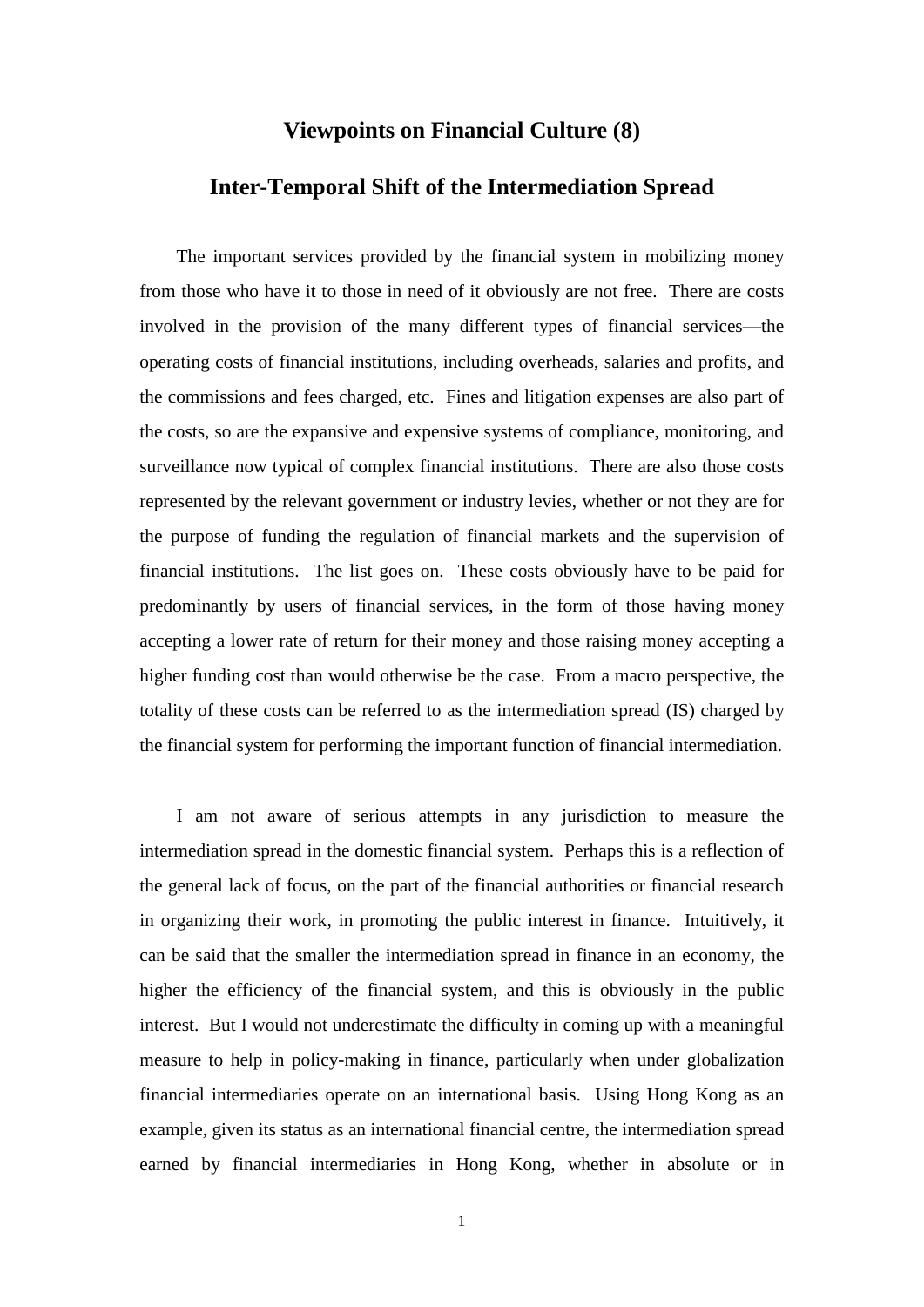percentage terms, cannot be used as an indication of efficiency of the financial system of Hong Kong in mobilizing money in Hong Kong. Indeed, the larger the intermediation spread earned in Hong Kong, the more successful is Hong Kong in the mobilization of money between the Mainland and the rest of the world, which is its main role as the international financial centre of China.

But I would argue that it is necessary, in promoting the public interest in finance, to pay much greater attention to the intermediation spread, in measuring it and in monitoring its movements over time. I would like to distinguish between two possible approaches—one from the providers' point of view, IS(P), and the other from the users' point of view, IS(U).

• A comprehensive measure of IS(P) would simply be the total income of the financial intermediaries, whether they are banks, investment banks, brokers, or fund managers. We can also throw in the income (assuming all costs, plus profits, are recovered by charges levied on users with no subsidies) of financial institutions providing trading, settlement, clearing, custodian, and related services. There are less comprehensive measures, such as the net interest margin (NIM) of banks, profitability of financial intermediaries, or compensation levels of employees in finance, that can serve as useful indicators of the movement of the various components of IS(P) over time.

• IS(U) conceptually is the difference between the average rate of return achieved in the many different types of investments available to those with money and the average cost of funds for those raising money, such as the lending interest rates charged by banks, interest rates of debt issues, etc. Again, coming up with a comprehensive and reliable measure of IS(U) is probably difficult, but movements of less comprehensive measures, such as stock market indexes and various benchmark interest rates, over time can be used as indicators of the movement of the various components.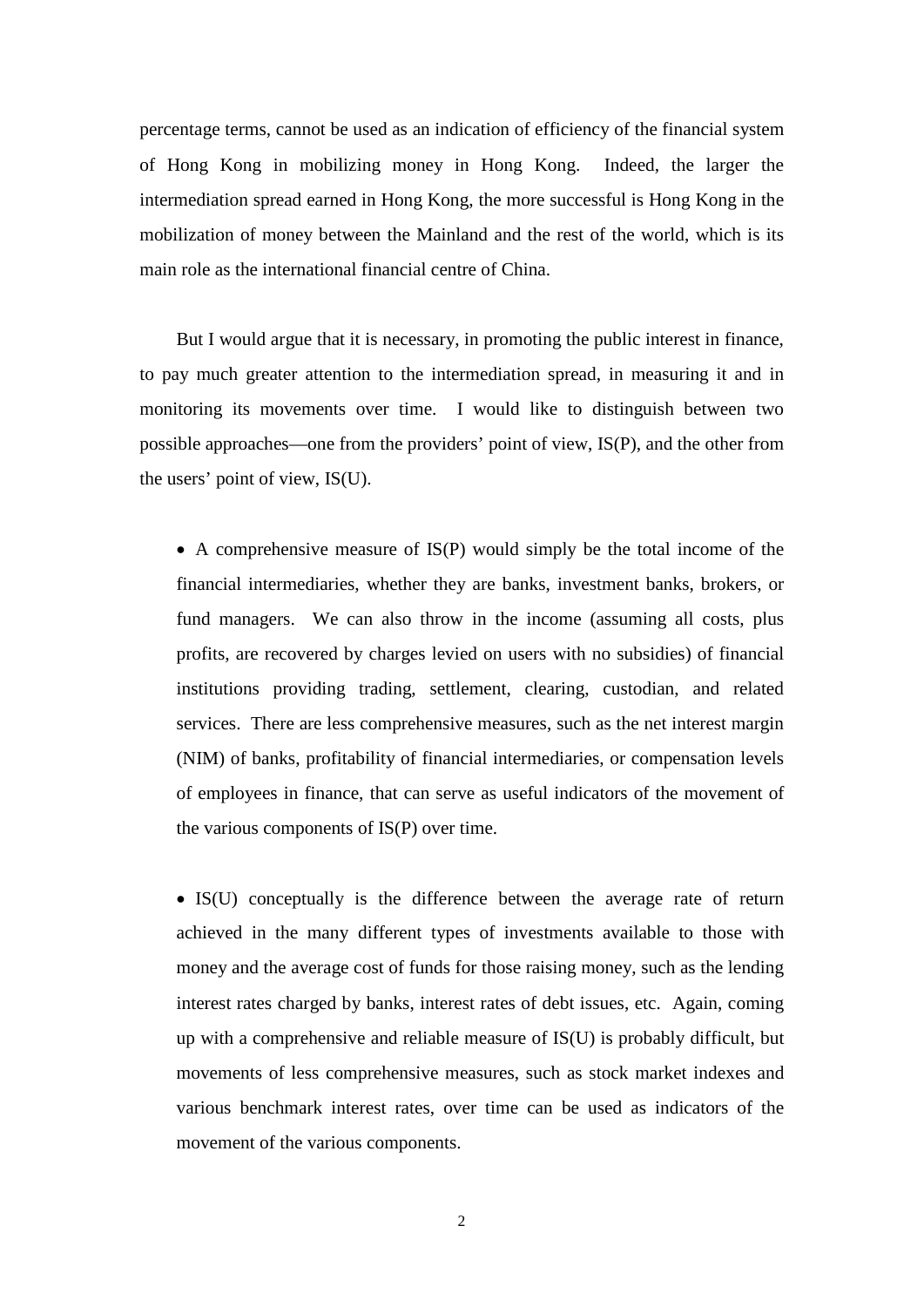The two approaches to measuring the intermediation spread should produce the same quantitative result, kind of like the income and production approaches in the measurement of gross domestic product. This must intuitively be the case in the long run, although such short-term factors as the monetary policy stance and performance of the economy can be expected to impact stakeholders of the financial system differently so as to lead to statistical differences between the two measures and produce divergent short-term trends. Take, for example, a time at which there is a move towards monetary tightening. Users of financial services, with the exception of depositors who are not borrowing money, may take a double-barreled hit in terms of suffering a downward adjustment in the prices of financial assets induced by prospects of hikes in policy interest rates and higher funding costs, in other words, a widening of IS(U). This may not necessarily be instantaneously matched by an increase in the total income of the financial intermediaries to the same extent. Through reducing the availability and increasing the price of credit, and therefore negatively affecting lending business, the short-term impact on IS(P) of a move of the monetary policy stance towards tightening could well be to narrow it, so is the case of the expected reallocation of financial resources by investors from capital market instruments to deposits, induced by higher policy interest rates.

While short-term divergence between  $IS(P)$  and  $IS(U)$  can be expected as a result of policy shocks impacting different stakeholders differently, in the medium to long term they should be the same, as simply they are different ways of looking at or measuring the same thing. So what should be of concern to all is if there is a substantial and sustained divergence between them. Take, for example, a period in which IS(P), for whatever reasons, persistently stays at a much higher level above IS(U). This, some would argue, would be a phenomenon to be welcomed, as a high IS(P) indicates that the financial intermediaries are doing good business, making large profits and those employed there earning large bonuses, and a low IS(U) indicates that investors are getting high rates of return for their money and fund raisers are raising money cheaply. But this is precisely when all stakeholders, particularly those responsible for protecting the public interest in finance, should get concerned because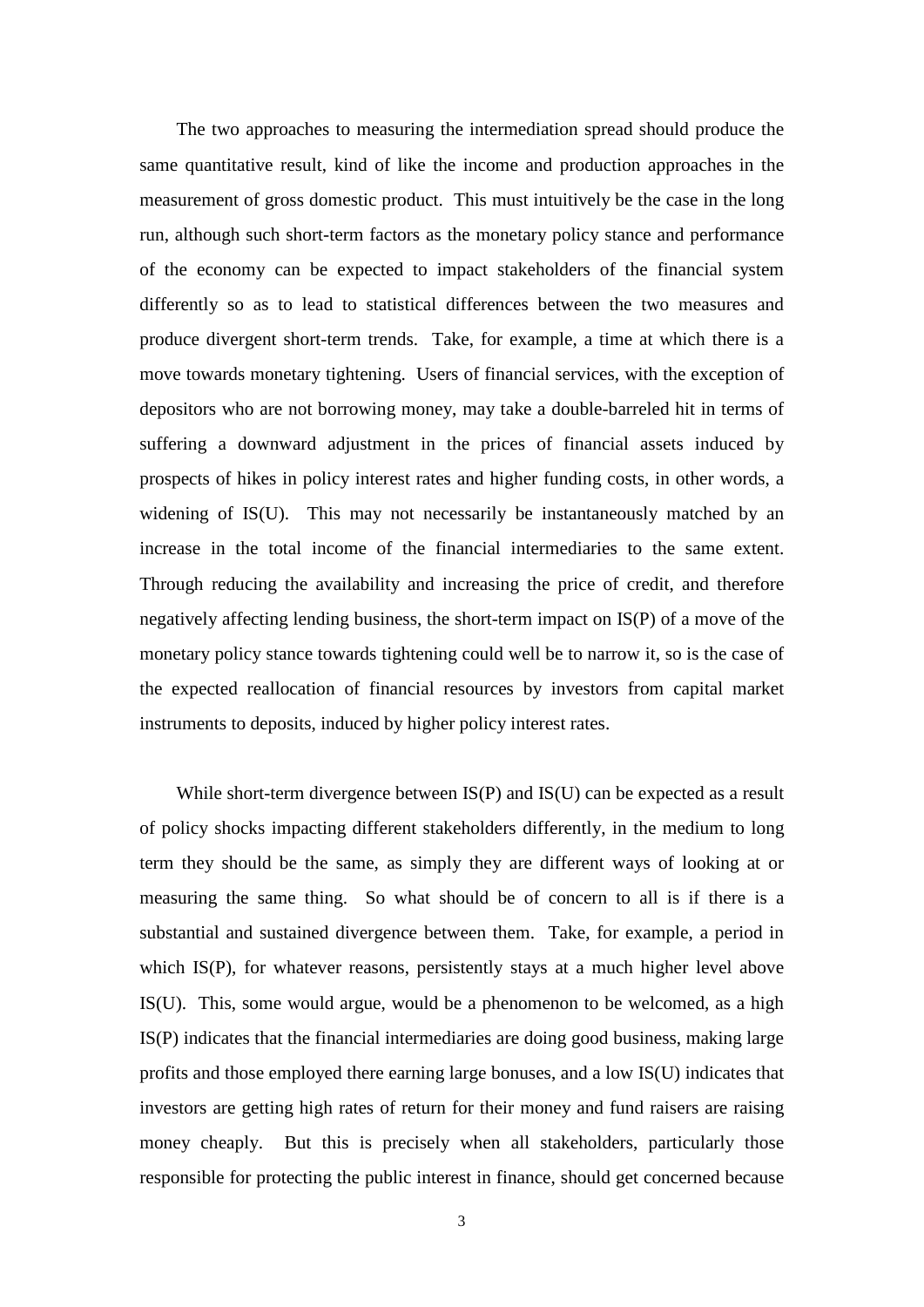payback time is on its way. The long-term quantitative identity between IS(P) and IS(U) requires a reversal of the two. Chances are that IS(U) would go sharply higher over a short period, when investors would lose much money and fund raisers would have to pay much to raise money, if money is available at all, in other words, the reversal occurs in the context of a debilitating financial crisis. The phenomenon of IS(P) persistently staying much above IS(U) presages an oncoming financial crisis!

Although there are no comprehensive measures that I can rely on, anecdotal evidence suggests the following behavior of IS(P) and IS(U) over time. Very much the result of the questionable culture in finance, which is reinforced by the politics in finance, IS(P) has been sustained at a high and possibly increasing level over a long period of time. Even in times of financial crisis, when the profitability of financial intermediaries has been adversely affected, the costs in the provision of financial services remained high. Efforts to reduce operating costs were offset by increases in compliance costs arising from regulatory tightening by the authorities and the hefty fines imposed by law enforcement agencies on misconduct of the past. Only a limited number of financial intermediaries went out of business; those that were too big to fail were considered systemically important and were rescued with public money. And so the finance industry and therefore IS(P) did not really shrink that much over the financial crisis. IS(U), on the other hand, has demonstrated a much less stable behavior, characterized by a recurring longish declining trend followed by a very sharp hike occurring in the context of a financial crisis, when investors lost a lot of money and funding became very costly and even dried up, creating much economic hardship for users of financial services. There is thus a tendency in finance for there to be an inter-temporal shift in the intermediation spread (ISIS!). In other words, IS(U) in the future is being shifted to the present to sustain a high IS(P) much above  $IS(U)$ .

At the risk of belaboring the point, let us look back at roughly the decade in between the two financial crises of 1997 and 2008. We saw attractive returns from financial assets combined with an abundance of cheap money for borrowers,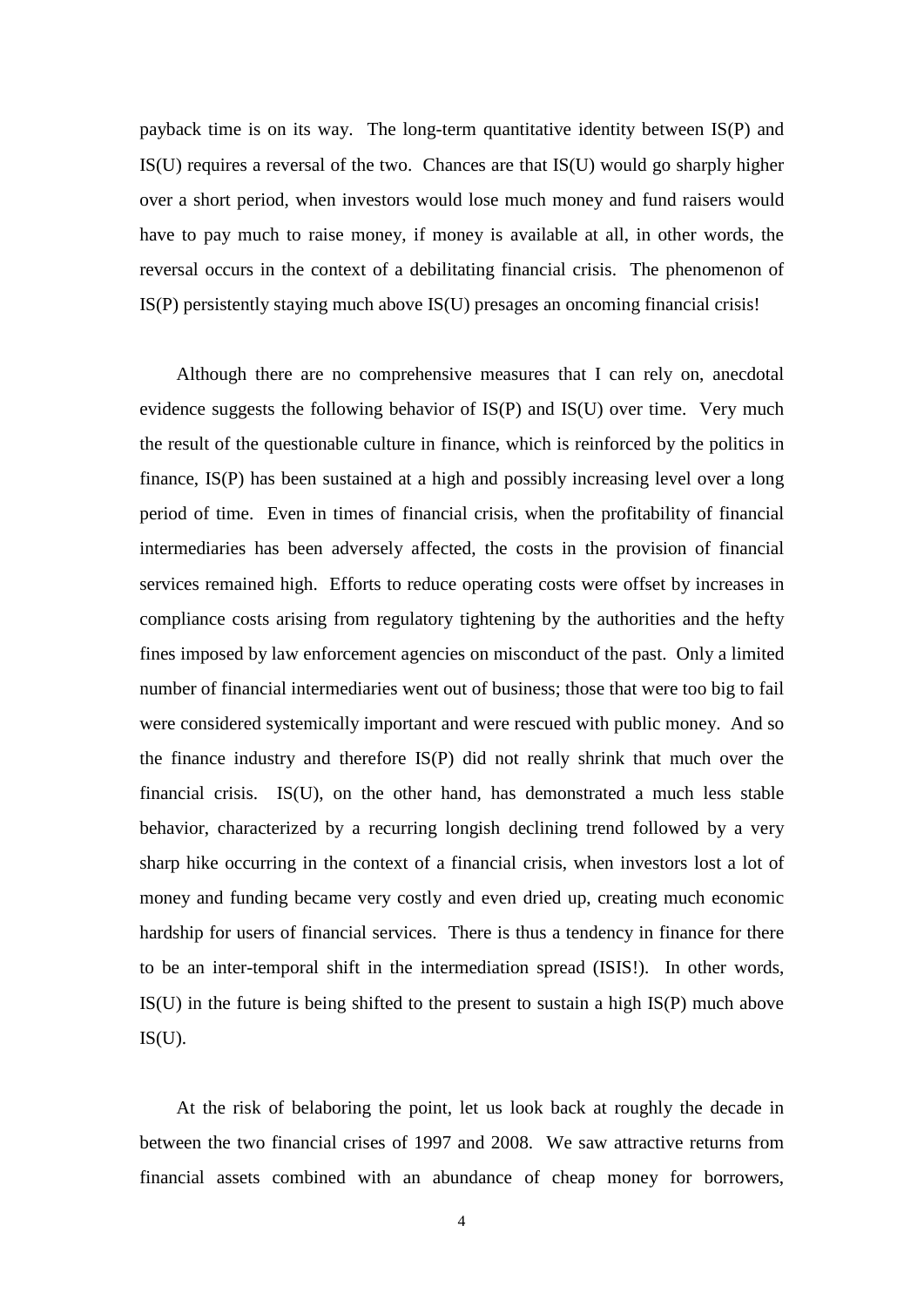suggesting a small IS(U), which was possibly also declining, given the economic characteristics and the general monetary policy stance during the decade. Indeed, notwithstanding fairly low deposit interest rates, investors were getting much higher rates of return from a rich supply of investment products that appeared to be of low risk as well, for example, triple-A rated collateralized debt obligations (CDO), which were marketed worldwide at the retail level, not least in Hong Kong in the form of mini-bonds. Borrowers were getting cheap money in abundance. Even those not creditworthy were given or lured into borrowing cheap money, for example, 100% loan-to-value mortgages to households in the US, who could barely meet their mortgage payments. Yet, at the same time, financial intermediaries were experiencing a golden period of high incomes, and therefore high profitability and astronomical compensation, in other words, a large and possibly increasing IS(P) over the period.

Not a lot of attention was paid to explaining this anomaly between IS(U) and IS(P), as everybody seemed to be enjoying themselves in a golden age of high investment returns and cheap money for users of financial services, and huge profitability and compensation for financial intermediaries. Where concerns were expressed, for example, over the sustainability of certain business models of financial intermediaries, these were overwhelmed by the loud praises on the ingenuity that was driving financial innovation and the supremacy of market freedom in the allocation of financial resources. The possibility that the anomaly could be an indicator of risks not identified, understood, and prudently managed, and of a systemic nature, being created in the financial system, was simply overlooked.

We all know how this ended. In terms of the intermediation spread, we observed the following phenomenon during the crisis. Investors, including shareholders of financial institutions, lost a lot of money, giving back much of the high return they had been enjoying. Funding became very costly and even dried up for borrowers, creating much economic hardship, including bankruptcy. Users of financial services suffered, in other words, there was a very sharp widening of IS(U) in the financial